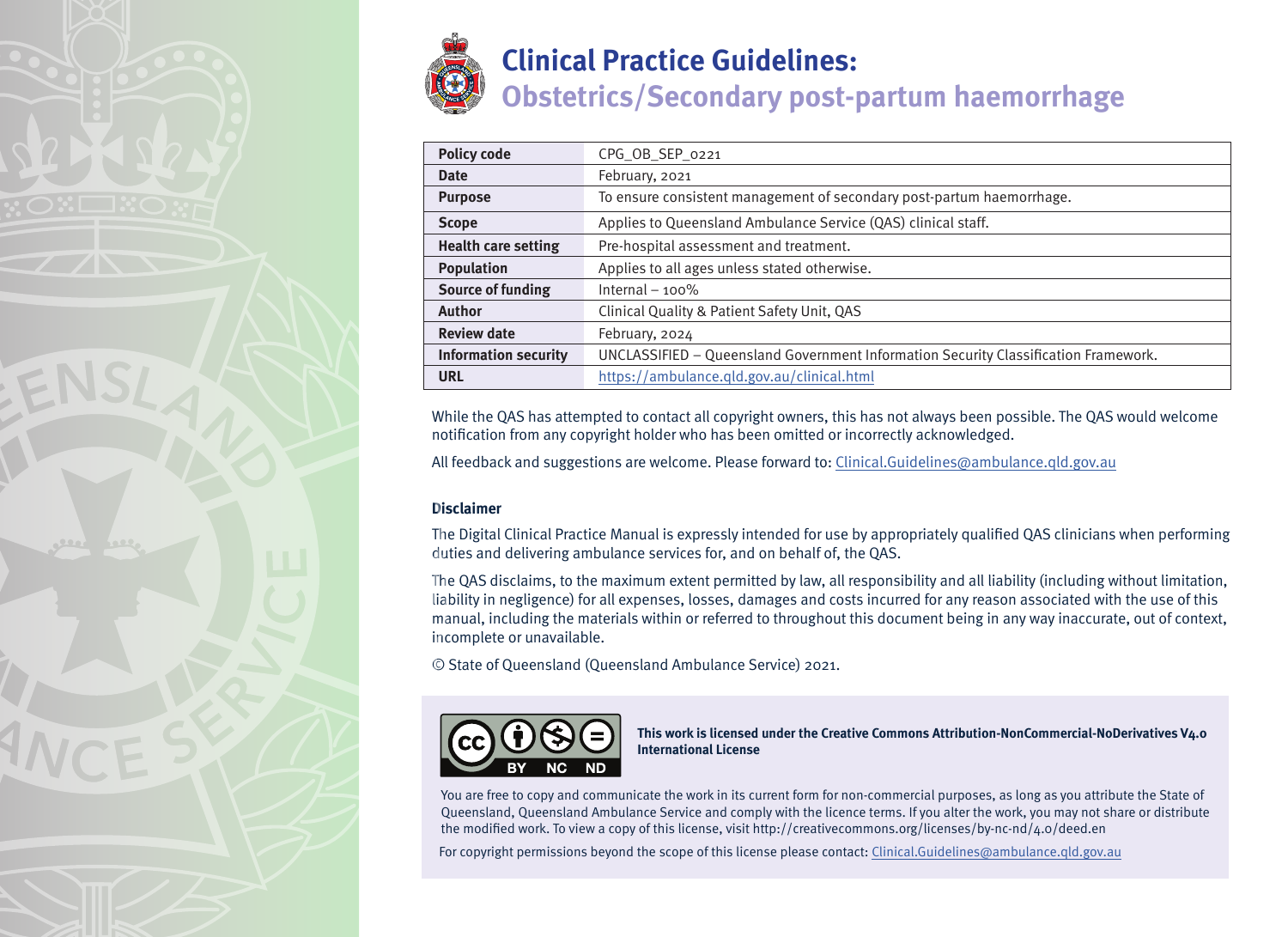# *Secondary post-partum haemorrhage*

**Secondary post-partum haemorrhage** (SPPH) is abnormal or excessive bleeding from the birth canal occurring between 24 hours and 12 weeks postpartum, [1−5] with most presentations occurring before day 14. [6,7]

There is no standard volume of blood for the diagnosis of SPPH, however, more than one heavily soaked pad per hour should be considered excessive blood loss, <a>[7]</a> requiring investigation. The incidence of SPPH is estimated to be between one and three percent of births, with approximately ten percent of these cases presenting with massive SPPH<sup>[2,4,6,8,9]</sup> that can result in severe maternal morbidity. postpartum, <sup>[1-5]</sup> with most presentations occurring before day 14.<sup>[6,7]</sup><br>There is no standard volume of blood for the diagnosis of SPPH, however,<br>more than one heavily soaked pad per hour should be considered excessive<br>

Vigilance is required to recognise signs of a deteriorating patient, and accurate appraisal of both apparent and concealed blood loss. Vigilance is required to recognise signs of a deteriorating patient, and<br>accurate appraisal of both apparent and concealed blood loss.

The aetiologies of SPPH are diverse, however the most common cause of secondary postpartum haemorrhage is subinvolution (a failure of the fundal height to return to a pre-pregnancy state),  $[6]$  often as a result of endometritis and retained products of conception.

In the event of continued or uncontrolled haemorrhage, the aim of management by the ambulance clinician is to achieve haemostasis by applying basic cares and appropriate pharmacological management.<sup>[6,8]</sup> In the event of continued or uncontrolled haemorrhage, the aim of management<br>by the ambulance clinician is to achieve haemostasis by applying basic cares<br>and appropriate pharmacological management.<sup>[6,8]</sup><br>Bistory of offens

## **Risk factors of SPPH:**[5]

- Prolonged rupture of membranes
- Prolonged labour
- Emergency caesarean section
- Vaginal birth after cesarean (VBAC)
- Ragged membranes or incomplete placenta (unlikely after a caesarean section).
- Manual removal of the placenta

#### **Other causes of SPPH:**

- Perineal trauma / Perineal repair infection
- Uterine Abnormalities
	- **Fibroids**
- Vascular anomalies
	- arteriovenous malformation or pseudoaneurysm
- Caesarean section wound dehiscence / infection
- Bleeding disorders or coagulopathies

**Clinical features**

# **Common signs of SPPH: [7,10]**

- Increase in volume of lochia (more than one pad soaked per hour).
- Change in lochia colour, from dark red or brown to bright red
- History of offensive lochia odour
- Fever (greater than 38°C)
- Uterine tenderness
- Poor fundal tone / fundal tone above the umbilicus

N PRINTEI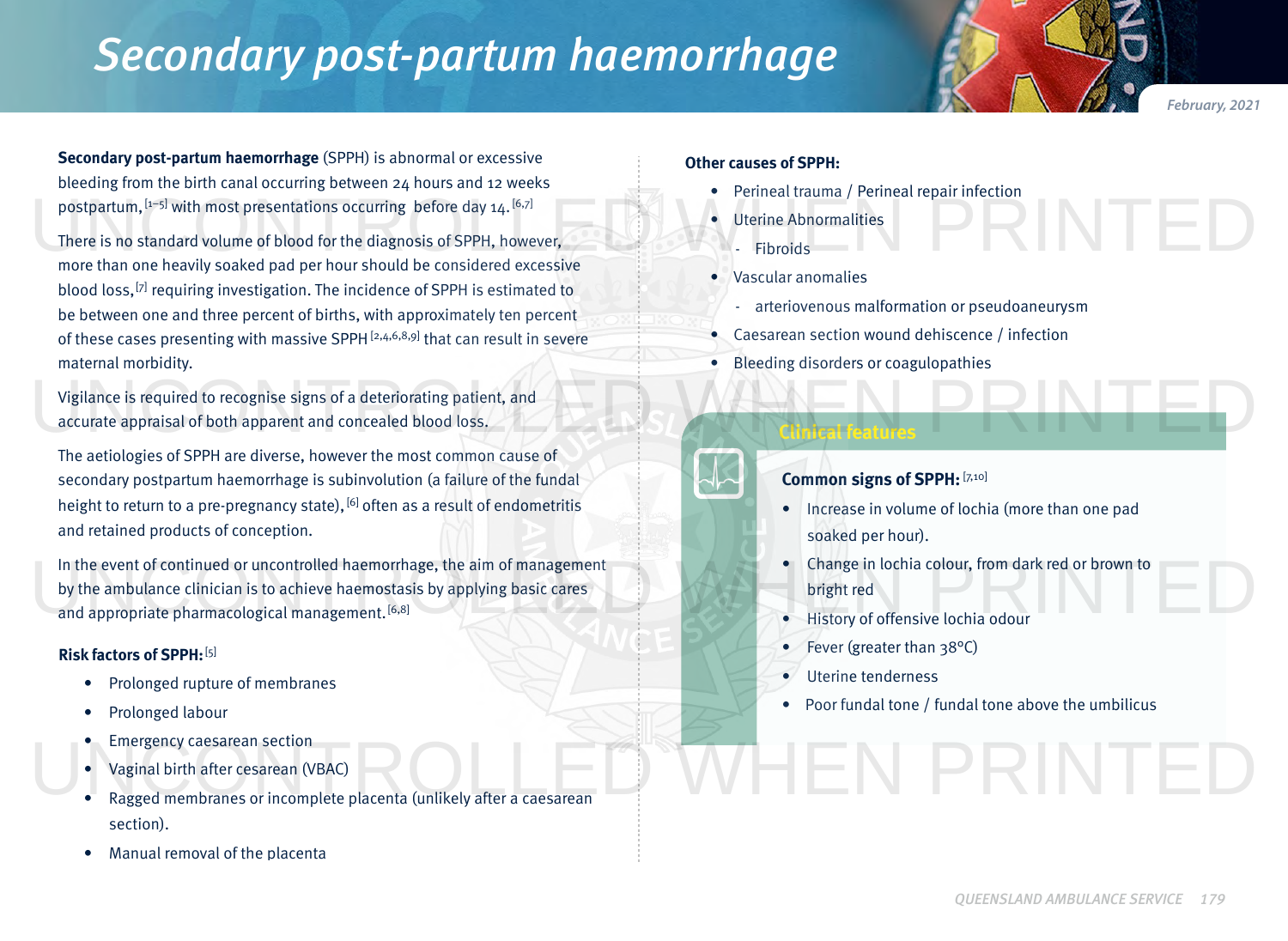# **Risk assessment**

- Research indicates that clinical reports of blood loss are frequently underestimated.
- Be aware that a flaccid uterus can conceal a significant volume of blood and clots. Every effort should be made to expel this using fundal massage and to encourage uterine contraction. UNITED STATES OF DROOF and Clots. EVery enort should be made<br>to expel this using fundal massage and to encourage<br>the morrhage.<br>**Tissue** – Endometritis, infection and urinary retention
	- It is important to note that usually only severe SPPH cases present to health services. [6]

# **Additional information**

- Fundal massage must only be performed **after** the placenta has been delivered.
- Fundal massage on a birthing parent who has had a caesarean section is likely to be very painful – consider analgesia.
- Lochia is the discharge from the uterus in the post-partum period. Normal lochia progresses through three stages:[3]
	- **Lochia rubra** is the first discharge occurring at 3 to 4 days after birth. It is bright red in colour due to the presence of blood and clots.
	- **Lochia serosa** is the term for lochia that has thinned and turned brownish or pink in colour. This usually occurs between day 4 and day 10 after birth and contains few to no blood clots.
	- Lochia alba typically occurs 10 to 28 days post birth and the discharge is white or yellowish-white in colour. It contains little if any blood and no clots or odour.
- The patients legs must not be raised in the event of hypotension, due to the risk of concealing further haemorrhage.
- In an active SPPH the ambulance clinician's objective is to *'Manage the Ts'*:
	- **Tone** Subinvolution of the uterus resulting in significant hemorrhage.
	- **Tissue** Endometritis, infection and urinary retention causing an atonic uterus resulting in haemorrhage. [4]
	- **Trauma** Perineal trauma repair can become infected or break down resulting in haemorrhage and pain. In rare cases caesarean section wound dehiscence can cause SPPH. [5]
- **Thrombin** Obese postpartum parents post caesarean section will often be prescribed anti-coagulant medication that may contribute to SPPH. Post-partum parents with known blood disorders are also at increased risk of SPPH. [6] Thrombin – Obese postpartum parents post caesarean<br>
Section will often be prescribed anti-coagulant medication<br>
that may contribute to SPPH. Post-partum parents with
	- **Temperature** Consider sepsis for all hyperthermic birthing patients.[1]
- **Theatre/Transport** The vast majority of postpartum parents with a SPPH will require ultrasound, the administration of anti-biotics and surgical investigation. [1] • Lochia is the discharge from the uterus in the post-partum period.<br>Normal lochia progresses through three stages: [3]<br>Lochia with a SPPH will require ultrasound, the administration of<br>Lochia with a SPPH will require ultr

# VHEN PRINTEI